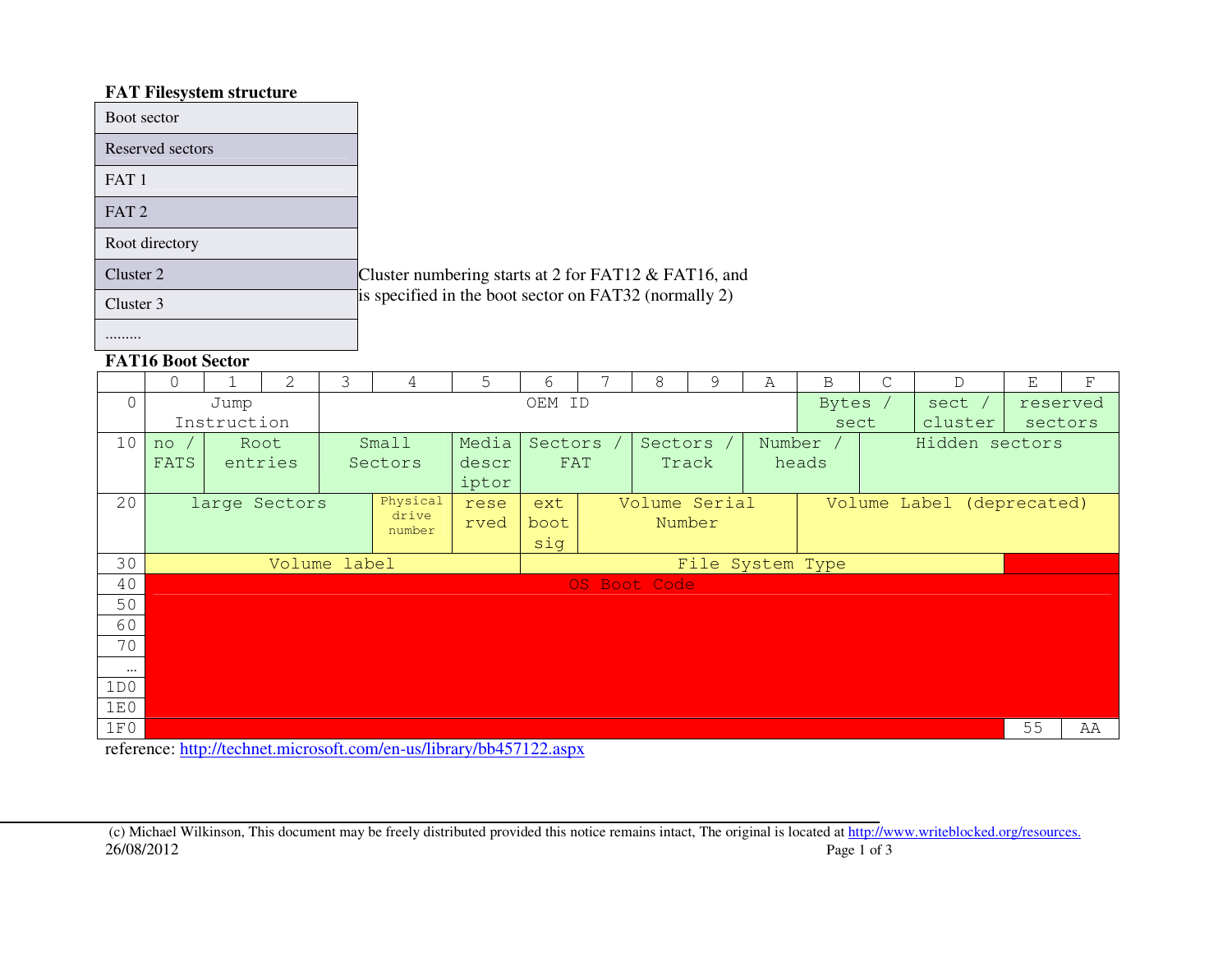### **FAT32 Boot Sector**

|                 | $\Omega$         | 1      | $\mathcal{L}$    | 3      | 4      | 5                    | 6      | $\overline{7}$ | 8         | 9 | $\mathsf{A}$                                                        | $\mathbf B$ | $\mathcal{C}$  | $\mathsf{D}$         | E        | F  |  |
|-----------------|------------------|--------|------------------|--------|--------|----------------------|--------|----------------|-----------|---|---------------------------------------------------------------------|-------------|----------------|----------------------|----------|----|--|
| $\Omega$        | Jump Instruction |        |                  |        |        |                      | OEM ID |                |           |   |                                                                     | Bytes /     |                | sect /               | reserved |    |  |
|                 |                  |        |                  |        |        |                      |        |                |           |   |                                                                     | sect        |                | c1                   | sectors  |    |  |
|                 |                  |        |                  |        |        |                      |        |                |           |   |                                                                     |             |                | uster                |          |    |  |
| 10              | $no$ /           |        | 0x0000           |        | 0x0000 | Media                |        | 0x0000         | Sectors / |   |                                                                     | Number /    | Hidden sectors |                      |          |    |  |
|                 | FATS             |        |                  |        |        | descr                |        |                | Track     |   |                                                                     | heads       |                |                      |          |    |  |
|                 |                  |        |                  |        |        | iptor                |        |                |           |   |                                                                     |             |                |                      |          |    |  |
| 20              |                  |        | large Sectors    |        |        | Sectors / FAT        |        |                | 0x0000    |   |                                                                     | File        |                | Root (first) Cluster |          |    |  |
|                 |                  |        | Total sectors in |        |        |                      |        |                |           |   |                                                                     | System      | Number         |                      |          |    |  |
|                 |                  | volume |                  |        |        |                      |        |                |           |   |                                                                     | Version     |                |                      |          |    |  |
| 30              | FS Info          |        |                  | Backup |        | Reserved             |        |                |           |   |                                                                     |             |                |                      |          |    |  |
|                 | sector           |        | boot             |        |        |                      |        |                |           |   |                                                                     |             |                |                      |          |    |  |
|                 |                  |        |                  | sector |        |                      |        |                |           |   |                                                                     |             |                |                      |          |    |  |
| 40              | Phys<br>Drive    | 0x00   | Extd             |        |        | Volume Serial Number |        |                |           |   | Volume Label (deprecated)<br>normally "NO NAME<br>$^{\prime\prime}$ |             |                |                      |          |    |  |
|                 | num              |        | boot<br>sig      |        |        |                      |        |                |           |   |                                                                     |             |                |                      |          |    |  |
| 50              | Vol Label        |        |                  |        |        | System ID "FAT32"    |        |                |           |   |                                                                     |             | Boot code      |                      |          |    |  |
| 60              |                  |        |                  |        |        |                      |        |                | Boot code |   |                                                                     |             |                |                      |          |    |  |
| 70              |                  |        |                  |        |        |                      |        |                |           |   |                                                                     |             |                |                      |          |    |  |
| 80              |                  |        |                  |        |        |                      |        |                |           |   |                                                                     |             |                |                      |          |    |  |
| 90              |                  |        |                  |        |        |                      |        |                |           |   |                                                                     |             |                |                      |          |    |  |
|                 |                  |        |                  |        |        |                      |        |                |           |   |                                                                     |             |                |                      |          |    |  |
| $\cdots$<br>1D0 |                  |        |                  |        |        |                      |        |                |           |   |                                                                     |             |                |                      |          |    |  |
| 1E0             |                  |        |                  |        |        |                      |        |                |           |   |                                                                     |             |                |                      |          |    |  |
| 1F0             |                  |        |                  |        |        |                      |        |                |           |   |                                                                     |             |                |                      | 55       | AA |  |
|                 |                  |        |                  |        |        |                      |        |                |           |   |                                                                     |             |                |                      |          |    |  |

reference: http://technet.microsoft.com/en-us/library/bb457122.aspx